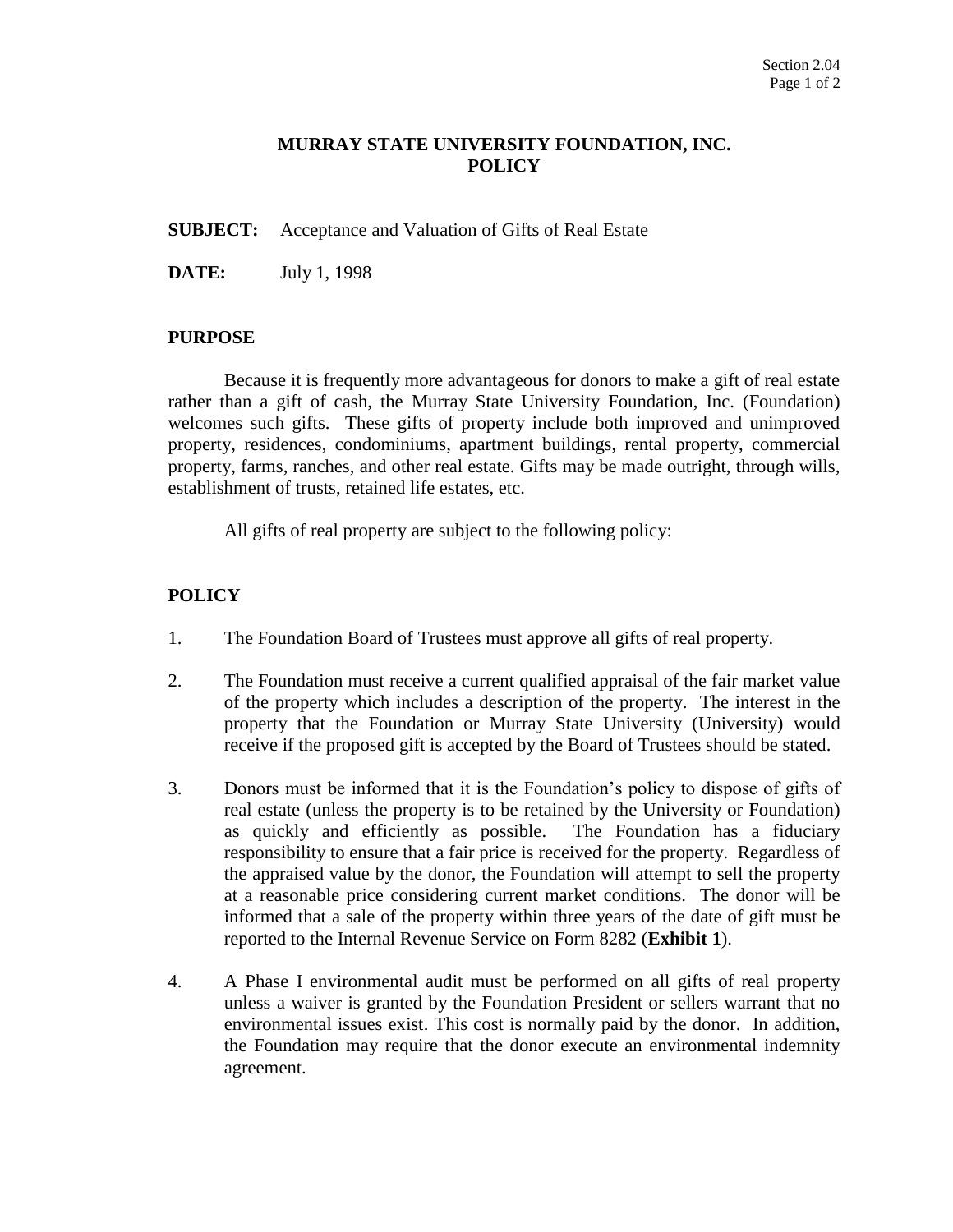- 5. All mortgages, deeds of trust, restrictions, limitations, reservations, easements, liens and other encumbrances must be disclosed. Normally, all of these should be discharged by the donor before the Foundation accepts the gift of real property.
- 6. All carrying costs including, but not limited to, taxes, insurance, association dues, membership fees, transfer charges, etc. must be disclosed.
- 7. Title information such as the most recent survey of the property, a title insurance policy, and/or an attorney's title opinion must be furnished to the Foundation. These costs will normally be paid by the donor.
- 8. The real property will be valued at the date of the gift based on the qualified appraisal submitted by the donor. The President of the Foundation is authorized to execute IRS Form 8283 (as in Section 2.02, Exhibit 2) indicating the date the gift of real property is received.

Revised: April 28, 2000 July 23, 2015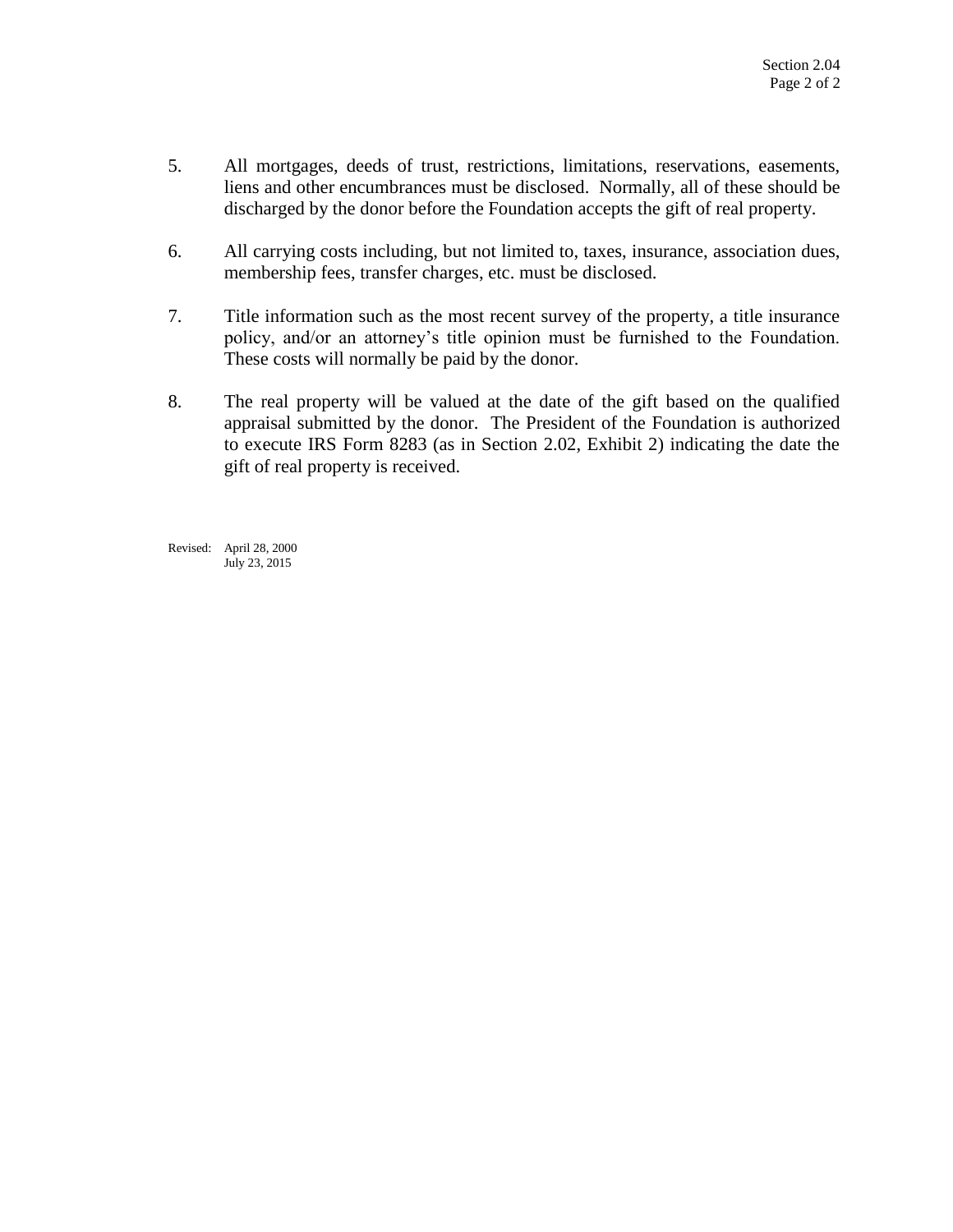| 828<br>Form                                            |  |  |  |  |
|--------------------------------------------------------|--|--|--|--|
| (Rev. April 2009)                                      |  |  |  |  |
| Department of the Treasury<br>Internal Revenue Service |  |  |  |  |

# **Donee Information Return**

 $\blacktriangleright$  See instructions.

(Sale, Exchange, or Other Disposition of Donated Property)

Give a Copy to Donor

#### Parts To Complete

• If the organization is an original donee, complete Identifying Information, Part I (lines 1a-1d and, if applicable, lines 2a-2d), and Part III.

## • If the organization is a successor donee, complete Identifying Information, Part I, Part II, and Part III.

|               |                                                                                                                  | <b>Identifying Information</b>                                                                                                                                                              |                                       |  |  |  |  |  |  |  |  |
|---------------|------------------------------------------------------------------------------------------------------------------|---------------------------------------------------------------------------------------------------------------------------------------------------------------------------------------------|---------------------------------------|--|--|--|--|--|--|--|--|
|               | Print                                                                                                            | Name of charitable organization (donee)                                                                                                                                                     | <b>Employer identification number</b> |  |  |  |  |  |  |  |  |
|               | or<br>Type                                                                                                       | Address (number, street, and room or suite no.) (or P.O. box no. if mail is not delivered to the street address)                                                                            |                                       |  |  |  |  |  |  |  |  |
|               |                                                                                                                  | City or town, state, and ZIP code                                                                                                                                                           |                                       |  |  |  |  |  |  |  |  |
| <b>Part I</b> |                                                                                                                  | Information on ORIGINAL DONOR and SUCCESSOR DONEE Receiving the Property                                                                                                                    |                                       |  |  |  |  |  |  |  |  |
| 1a            |                                                                                                                  | Name of original donor of the property                                                                                                                                                      | Identifying number(s)<br>1b           |  |  |  |  |  |  |  |  |
| 1c            |                                                                                                                  | Address (number, street, and room or suite no.) (P.O. box no. if mail is not delivered to the street address)                                                                               |                                       |  |  |  |  |  |  |  |  |
| 1d            |                                                                                                                  | City or town, state, and ZIP code                                                                                                                                                           |                                       |  |  |  |  |  |  |  |  |
|               |                                                                                                                  | Note. Complete lines 2a-2d only if the organization gave this property to another charitable organization (successor donee).                                                                |                                       |  |  |  |  |  |  |  |  |
| 2a            |                                                                                                                  | Name of charitable organization                                                                                                                                                             | 2b Employer identification number     |  |  |  |  |  |  |  |  |
| 2с            | Address (number, street, and room or suite no.) (or P.O. box no. if mail is not delivered to the street address) |                                                                                                                                                                                             |                                       |  |  |  |  |  |  |  |  |
| 2d            |                                                                                                                  | City or town, state, and ZIP code                                                                                                                                                           |                                       |  |  |  |  |  |  |  |  |
| Part II       |                                                                                                                  | Information on PREVIOUS DONEES. Complete this part only if the organization was not the first<br>donee to receive the property. See the instructions before completing lines 3a through 4d. |                                       |  |  |  |  |  |  |  |  |
| Зa            |                                                                                                                  | Name of original donee                                                                                                                                                                      | Employer identification number<br>3b  |  |  |  |  |  |  |  |  |
| 3с            |                                                                                                                  | Address (number, street, and room or suite no.) (or P.O. box no. if mail is not delivered to the street address)                                                                            |                                       |  |  |  |  |  |  |  |  |
| 3d            |                                                                                                                  | City or town, state, and ZIP code                                                                                                                                                           |                                       |  |  |  |  |  |  |  |  |
| 4а            |                                                                                                                  | Name of preceding donee                                                                                                                                                                     | 4b Employer identification number     |  |  |  |  |  |  |  |  |
| 4c            |                                                                                                                  | Address (number, street, and room or suite no.) (or P.O. box no. if mail is not delivered to the street address)                                                                            |                                       |  |  |  |  |  |  |  |  |
| 4d            |                                                                                                                  | City or town, state, and ZIP code                                                                                                                                                           |                                       |  |  |  |  |  |  |  |  |
|               |                                                                                                                  |                                                                                                                                                                                             |                                       |  |  |  |  |  |  |  |  |

For Paperwork Reduction Act Notice, see page 4.

Cat. No. 62307Y

Form 8282 (Rev. 4-2009)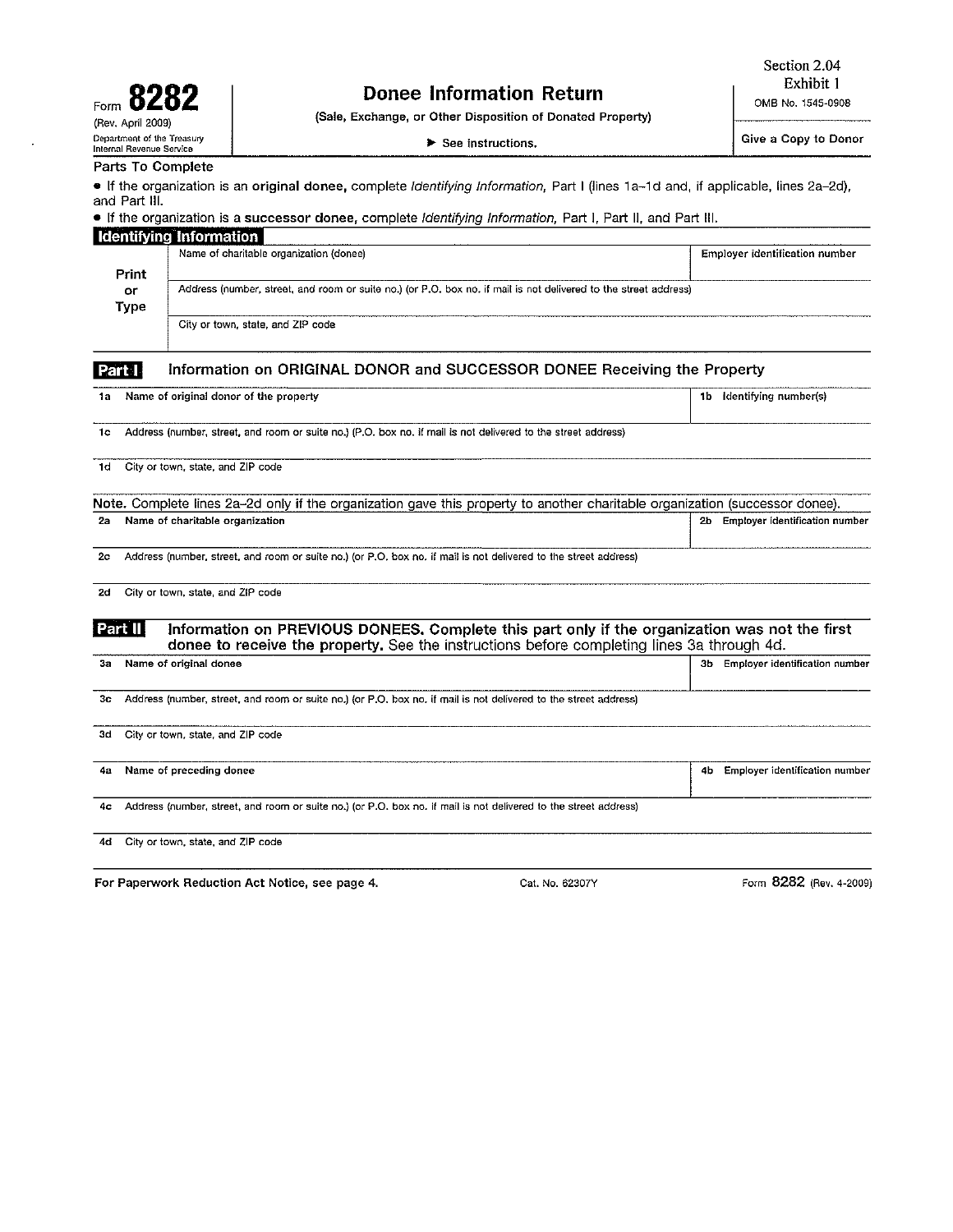Form 8282 (Rev. 4-2009)

|   | Part III<br>Information on DONATED PROPERTY                                                                                                                                                                                                                                                           |                                                                 |                                   |                                                                          |                |            |                                                                                                                                                                                                                                                                                                                                                                                                                                                                                                                                                                                                                                                      |    |   |  |
|---|-------------------------------------------------------------------------------------------------------------------------------------------------------------------------------------------------------------------------------------------------------------------------------------------------------|-----------------------------------------------------------------|-----------------------------------|--------------------------------------------------------------------------|----------------|------------|------------------------------------------------------------------------------------------------------------------------------------------------------------------------------------------------------------------------------------------------------------------------------------------------------------------------------------------------------------------------------------------------------------------------------------------------------------------------------------------------------------------------------------------------------------------------------------------------------------------------------------------------------|----|---|--|
|   | 1. Description of the donated property sold,<br>exchanged, or otherwise disposed of and how the<br>organization used the property. (If you need more<br>space, attach a separate statement.)                                                                                                          | 2. Did the<br>disposition<br>involve the<br>in the<br>property? | organization's<br>entire interest | 3. Was the<br>use related<br>to the<br>exempt<br>purpose or<br>function? | organization's |            | 4. Information on use of property.<br>. If you answered "Yes" to question 3 and the property<br>was tangible personal property, describe how the<br>organization's use of the property furthered its exempt<br>purpose or function. Also complete Part IV below.<br>If you answered "No" to question 3 and the<br>property was tangible personal property, describe the<br>organization's intended use (if any) at the time of the<br>contribution. Also complete Part IV below, if the<br>intended use at the time of the contribution was<br>related to the organization's exempt purpose or<br>function and it became impossible or infeasible to |    |   |  |
|   |                                                                                                                                                                                                                                                                                                       | Yes                                                             | No                                | Yes                                                                      | No             | implement. |                                                                                                                                                                                                                                                                                                                                                                                                                                                                                                                                                                                                                                                      |    |   |  |
| А |                                                                                                                                                                                                                                                                                                       |                                                                 |                                   |                                                                          |                |            |                                                                                                                                                                                                                                                                                                                                                                                                                                                                                                                                                                                                                                                      |    |   |  |
| в |                                                                                                                                                                                                                                                                                                       |                                                                 |                                   |                                                                          |                |            |                                                                                                                                                                                                                                                                                                                                                                                                                                                                                                                                                                                                                                                      |    |   |  |
| С |                                                                                                                                                                                                                                                                                                       |                                                                 |                                   |                                                                          |                |            |                                                                                                                                                                                                                                                                                                                                                                                                                                                                                                                                                                                                                                                      |    |   |  |
| D |                                                                                                                                                                                                                                                                                                       |                                                                 |                                   |                                                                          |                |            |                                                                                                                                                                                                                                                                                                                                                                                                                                                                                                                                                                                                                                                      |    |   |  |
|   |                                                                                                                                                                                                                                                                                                       | <b>Donated Property</b>                                         |                                   |                                                                          |                |            |                                                                                                                                                                                                                                                                                                                                                                                                                                                                                                                                                                                                                                                      |    |   |  |
|   |                                                                                                                                                                                                                                                                                                       |                                                                 | А                                 |                                                                          |                | в          | c                                                                                                                                                                                                                                                                                                                                                                                                                                                                                                                                                                                                                                                    |    | D |  |
| 5 | Date the organization received the<br>donated property (MM/DD/YY)                                                                                                                                                                                                                                     |                                                                 |                                   | 7                                                                        |                |            |                                                                                                                                                                                                                                                                                                                                                                                                                                                                                                                                                                                                                                                      |    |   |  |
| 6 | Date the original donee received the<br>property (MM/DD/YY)                                                                                                                                                                                                                                           |                                                                 |                                   |                                                                          |                |            |                                                                                                                                                                                                                                                                                                                                                                                                                                                                                                                                                                                                                                                      |    |   |  |
| 7 | Date the property was sold, exchanged, or<br>otherwise disposed of (MM/DD/YY)                                                                                                                                                                                                                         |                                                                 |                                   |                                                                          |                |            |                                                                                                                                                                                                                                                                                                                                                                                                                                                                                                                                                                                                                                                      |    |   |  |
| 8 | Amount received upon disposition<br>Part IV<br><b>Certification</b>                                                                                                                                                                                                                                   | \$                                                              |                                   |                                                                          | \$             |            | \$                                                                                                                                                                                                                                                                                                                                                                                                                                                                                                                                                                                                                                                   | \$ |   |  |
|   | You must sign the certification below if any property described in Part III above is tangible personal property and:<br>• You answered "Yes" to question 3 above, or<br>. You answered "No" to question 3 above and the intended use of the property became impossible or infeasible to<br>implement. |                                                                 |                                   |                                                                          |                |            |                                                                                                                                                                                                                                                                                                                                                                                                                                                                                                                                                                                                                                                      |    |   |  |

Under penalties of perjury and the penalty under section 6720B, I certify that either: (1) the use of the property that meets the above requirements, and is described above in Part III, was substantial and related to the donee organization's exempt purpose or function; or (2) the donee organization intended to use the property for its exempt purpose or function, but the intended use has become impossible or infeasible to implement.  $\mathbf{r}$ 

|              | Signature of officer | Title                                                                                               | Date                                                                                                                 |  |
|--------------|----------------------|-----------------------------------------------------------------------------------------------------|----------------------------------------------------------------------------------------------------------------------|--|
| Sign<br>Here | Signature of officer | statements, and to the best of my knowledge and belief, it is true, correct, and complete.<br>Title | Under penalties of perjury, I declare that I have examined this return, including accompanying schedules and<br>Date |  |
|              | Type or print name   |                                                                                                     |                                                                                                                      |  |

Form 8282 (Rev. 4-2009)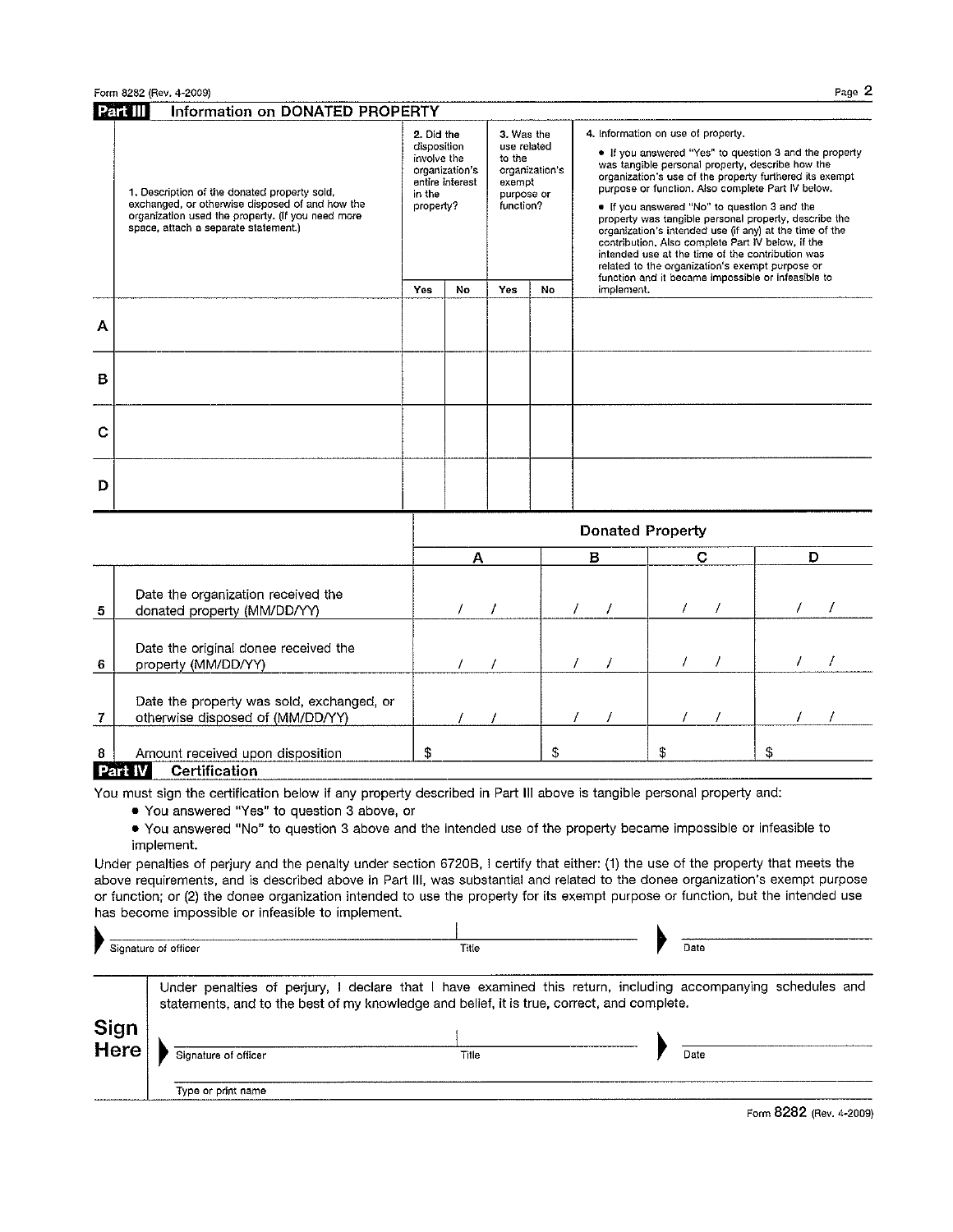## **General Instructions**

Section references are to the Internal Revenue Code.

### **Purpose of Form**

Donee organizations use Form 8282 to report information to the IRS and donors about dispositions of certain charitable deduction property made within 3 years after the donor contributed the property.

#### **Definitions**



For Form 8282 and these instructions, the term "donee" includes all donees, unless specific reference is made to "original" or "successor" donees.

Original donee. The first donee to or for which the donor gave the property. The original donee is required to sign Form 8283, Noncash Charitable Contributions, Section B. Donated Property Over \$5,000 (Except Certain Publicly Traded Securities), presented by the donor for charitable deduction property.

Successor donee, Any donee of property other than the original donee.

Charitable deduction property, Any donated property (other than money and publicly traded securities) if the claimed value exceeds \$5,000 per item or group of similar items donated by the donor to one or more donee organizations. This is the property listed in Section B on Form 8283.

## Who Must File

Original and successor donee organizations must file Form 8282 if they sell, exchange, consume, or otherwise dispose of (with or without consideration) charitable deduction property (or any portion) within 3 years after the date the original donee received the property. See Charitable deduction property above.

If the organization sold, exchanged, or otherwise disposed of motor vehicles, airplanes, or boats, see Pub. 526, Charitable Contributions.

Exceptions. There are two situations where Form 8282 does not have to be filed.

1. Items valued at \$500 or less. The organization does not have to file Form 8282 if, at the time the original donee signed Section B of Form 8283, the donor had signed a statement on Form 8283 that the appraised value of the specific item was not more than \$500. If Form 8283 contains more than one item, this exception applies only to those items that are clearly identified as having a value of \$500 or less. However, for purposes of the donor's determination of whether the appraised value of the item exceeds \$500, all shares of nonpublicly traded stock, or items that form a set, are considered one item. For example, a collection of books written by the same

author, components of a stereo system, or six place settings of a pattern of silverware are considered one item.

2. Items consumed or distributed for charitable purpose. The organization does not have to file Form 8282 if an item is consumed or distributed, without consideration, in fulfilling your purpose or function as a tax-exempt organization. For example, no reporting is required for medical supplies consumed or distributed by a tax-exempt relief organization in aiding disaster victims.

## **When To File**

If the organization disposes of charitable deduction property within 3 years of the date the original donee received it and the organization does not meet exception 1 or 2 above, the organization must file Form 8282 within 125 days after the date of disposition.

Exception. If the organization did not file because it had no reason to believe the substantiation requirements applied to the donor, but the organization later becomes aware that the substantiation requirements did apply, the organization must file Form 8282 within 60 days after the date it becomes aware it was liable. For example, this exception would apply where Section B of Form 8283 is furnished to a successor donee after the date that donee disposes of the charitable deduction property.

Missing information. If Form 8282 is filed by the due date, enter the organization's name, address, and employer identification number (EIN) and complete at least Part III, columns 1, 2, 3, and 4; and Part IV. The organization does not have to complete the remaining items if the information is not available. For example, the organization may not have the information necessary to complete all entries if the donor did not make Section B of Form 8283 available.

### **Where To File**

Send Form 8282 to the Department of Treasury, Internal Revenue Service Center, Ogden, UT 84201-0027.

#### **Other Requirements**

Information the organization must give a successor donee. If the property is transferred to another charitable organization within the 3-year period discussed earlier, the organization must give the successor donee all of the following information.

1. The name, address, and EIN of the organization.

2. A copy of Section B of Form 8283 that the organization received from the donor or a preceding donee. The preceding donee is the one who gave the organization the property.

3. A copy of this Form 8282, within 15 days after the organization files it.

The organization must furnish items 1 and 2 above within 15 days after the latest of the date:

• The organization transferred the property,

• The original donee signed Section B of Form 8283, or

• The organization received a copy of Section B of Form 8283 from the preceding donee if the organization is also a successor donee.

Information the successor donee must give the organization. The successor donee organization to whom the organization transferred this property is required to give the organization its name, address, and EIN within 15 days after the later of:

• The date the organization transferred the property, or

• The date the successor donee received a copy of Section B of Form 8283.

Information the organization must give the donor. The organization must give a copy of Form 8282 to the original donor of the property.

Recordkeeping. The organization must keep a copy of Section B of Form 8283 in its records.

#### **Penalties**

Failure to file penalty. The organization may be subject to a penalty if it fails to file this form by the due date, fails to include all of the information required to be shown on the filed form, or includes incorrect information on the filed form. The penalty is generally \$50 per form. For more details, see section 6721 and 6724.

Fraudulent identification of exempt use property. A \$10,000 penalty may apply to any person who identifies in Part III tangible personal property the organization sold, exchanged, or otherwise disposed of, as having a use that is related to a purpose or function knowing that such property was not intended for such a use. For more details, see section 6720B.

# **Specific Instructions** Part I

Line 1a. Enter the name of the original donor.

Line 1b. The donor's identifying number may be either an employer identification number or a social security number, and should be the same number provided on page 2 of Form 8283.

Line 1c and 1d. Enter the last known address of the original donor.

Lines 2a-2d. Complete these lines if the organization gave the property to another charitable organization successor donee (defined earlier). If the organization is an original donee, skip Part II and go to Part III.